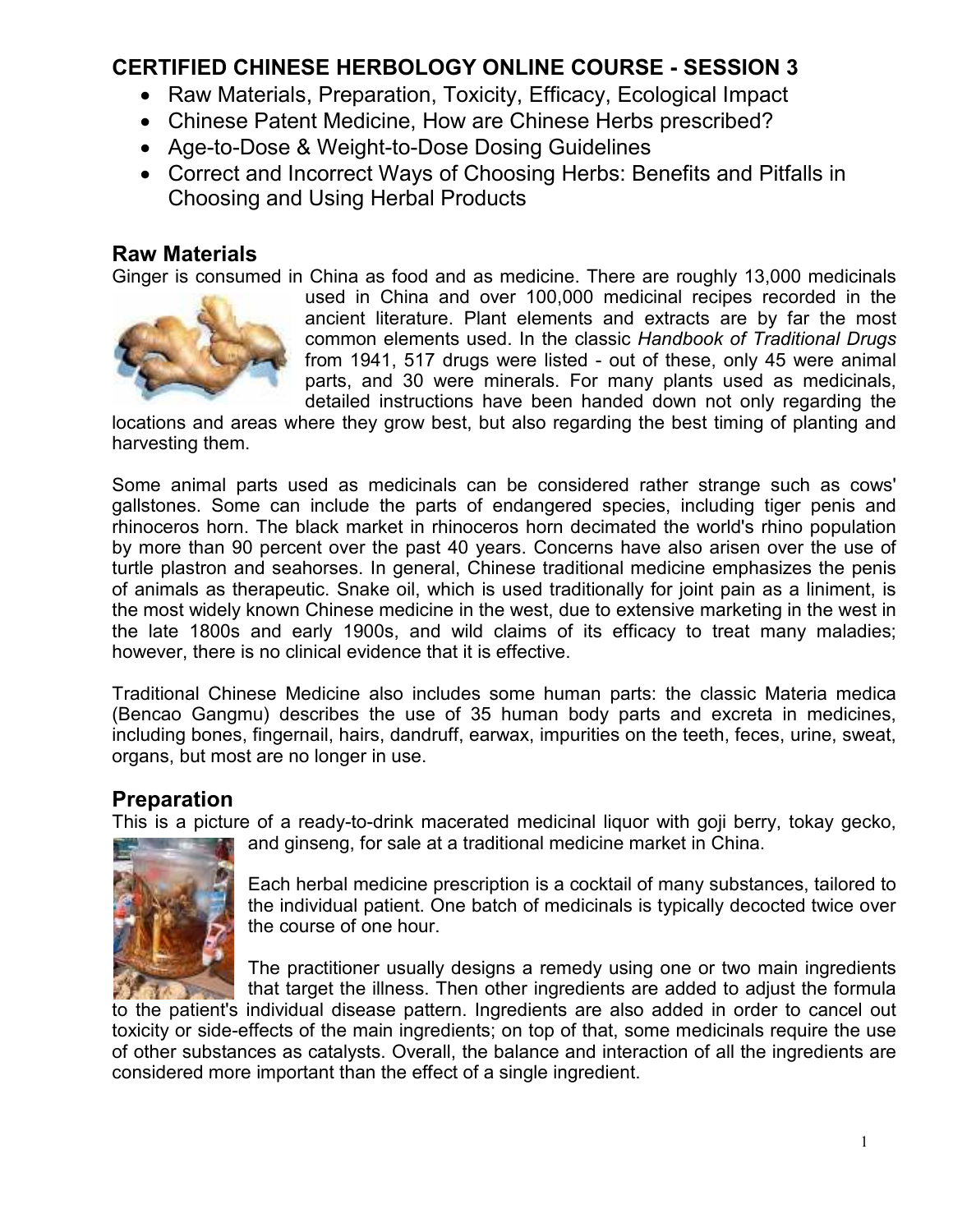Other than in decoctions, Traditional Chinese drugs can also be given as pills, tablets, capsules, or tinctures. Another way of application is via a plaster (e.g., in treating muscular pain).

# **Toxicity**

From the earliest records regarding the use of medicinals to today, the toxicity of certain substances has been described in all Chinese materiae medicae. The toxicity in some cases could be confirmed by modern research (i.e., in scorpion); in some cases it couldn't (i.e., in curculigo).

Substances known to be potentially dangerous include aconite, secretions from the Asiatic toad, powdered centipede, the Chinese beetle (*Mylabris phalerata*, Ban mao), and certain fungi. Further, ingredients may have different names in different locales or in historical texts, and different preparations may have similar names for the same reason, which can create inconsistencies and confusion in the creation of medicinals, with the possible danger of poisoning.

# **Efficacy**

Regarding Traditional Chinese herbal therapy, only few trials of adequate methodology exist and its effectiveness therefore remains poorly documented. For example, a 2007 Cochrane review found promising evidence for the use of Chinese herbal medicine in relieving painful menstruation, compared to conventional medicine such as NSAIDs and the oral contraceptive pill, but the findings have to be interpreted with caution due to the generally low methodological quality of the included studies (as, amongst others, data for placebo control could not be obtained).

## **Ecological impacts**

Dried seahorses like these are extensively used in traditional medicine in China and elsewhere



Animal products are used in certain Chinese preparations, which may disturb conservationists, vegans and vegetarians. If informed of such restrictions, practitioners can often use alternative substances.

The practice of using endangered species is controversial within TCM. Modern Materia Medicas such as Bensky, Clavey and Stoger's comprehensive Chinese herbal text discuss substances derived from endangered species in an appendix, emphasizing alternatives.

Poachers hunt restricted animals to supply the black market for such products.

The animal rights movement claims that traditional Chinese medicinal solutions still use bear bile. In 1988, the Chinese Ministry of Health started controlling bile production, which previously used bears killed before winter. Now bears are fitted with a sort of permanent catheter, which was more profitable than killing the bears. The treatment itself and especially the extraction of the bile is very painful, and damages their stomach and intestines, often resulting in their eventual death. Increased international attention has mostly stopped the use of bile outside of China; gallbladders from butchered cattle are recommended as a substitute for this ingredient.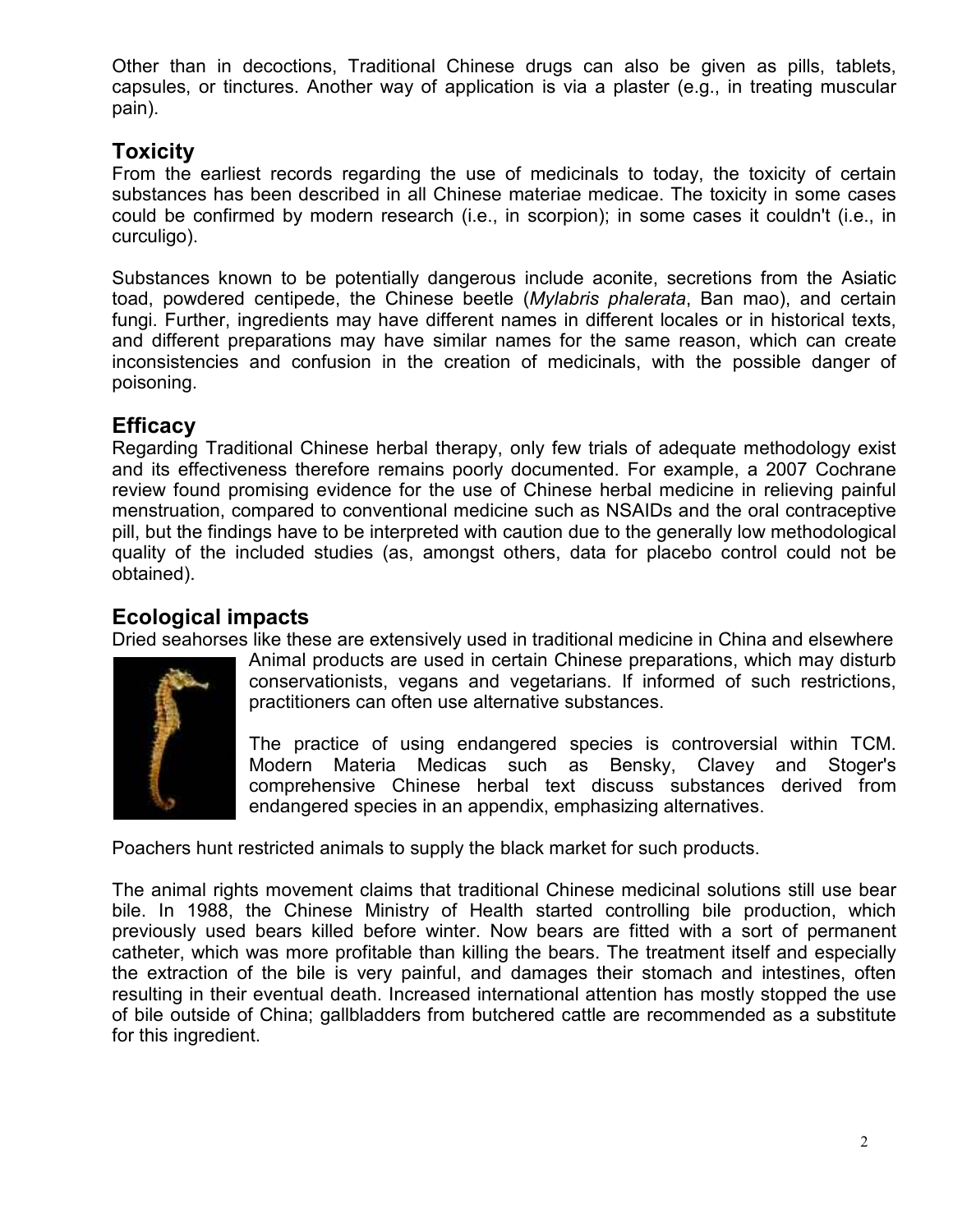## **Medicinal use is Impacting Seahorse Populations**

Ecological effects are greater than just on the species used in TCM. The worldwide shark

population has been devastated to a small fraction of its original population by a growing demand for shark fin soup. Sharks fins are cut off and the live shark which is then dumped back in the ocean to sink and slowly die. Once considered only for rare occasions, with a growing Asian middle class, there is an accompanying demand for shark fin.



Sharks take many years to mature to give birth. The problem

does not only affect sharks. Since sharks are the top predator in the food chain, the impact on shark populations threatens to throw the entire marine ecosystem out of balance, with an unpredictable outcome.

## **Chinese Patent Medicine**

Chinese patent medicine is a kind of traditional Chinese medicine. They are standardized



herbal formulas. From ancient times, pills were formed by combining several herbs and other ingredients, which were dried and ground into a powder. They were then mixed with a binder and formed into pills by hand. The binder was traditionally honey. Modern tea pills however, are extracted in stainless steel extractors to create either a water decoction or water-alcohol decoction, depending on the herbs used. They are extracted at a low temperature (below 100 degrees Celsius) to preserve essential ingredients. The extracted liquid is then further

condensed and some raw herb powder from one of the herbal ingredients is mixed in to form an herbal dough. This dough is then machine cut into tiny pieces, a small amount of excipients are added for a smooth and consistent exterior, and they are spun into pills. Tea pills are characteristically little round black pills. Chinese patent medicines are easy and convenient. They are not easy to customize on a patient-by-patient basis, however. They are often used when a patient's condition is not severe and the medicine can be taken as a long-term treatment.

These medicines are not patented in the traditional sense of the word. No one has exclusive rights to the formula. Instead, "patent" refers to the standardization of the formula. In China, all Chinese patent medicines of the same name will have the same proportions of ingredients, and manufactured in accordance with the PRC Pharmacopoeia, which is mandated by law. However, in western countries there may be variations in the proportions of ingredients in patent medicines of the same name, and even different ingredients altogether. Several producers of Chinese herbal medicines are pursuing FDA clinical trials to market their products as drugs in U.S. and European markets.

## **Age-to-Dose & Weight-to-Dose Dosing Guidelines**



The standard dose of herbal extracts for an average adult is 6 grams per day. However, not everybody is an "average adult." The fundamental concept in dosing is to realize that one size does not fit all. Every person is unique and must be treated individual.

The principle behind the Age-To-Dose Dosing Guideline is based on the maturity of the organs to metabolize, utilize and eliminate herbs. This chart is very detailed and is especially useful for infants and younger children. The recommendations are taken from "Herbology" published by Nanjing College of

Traditional Chinese Medicine in 1986.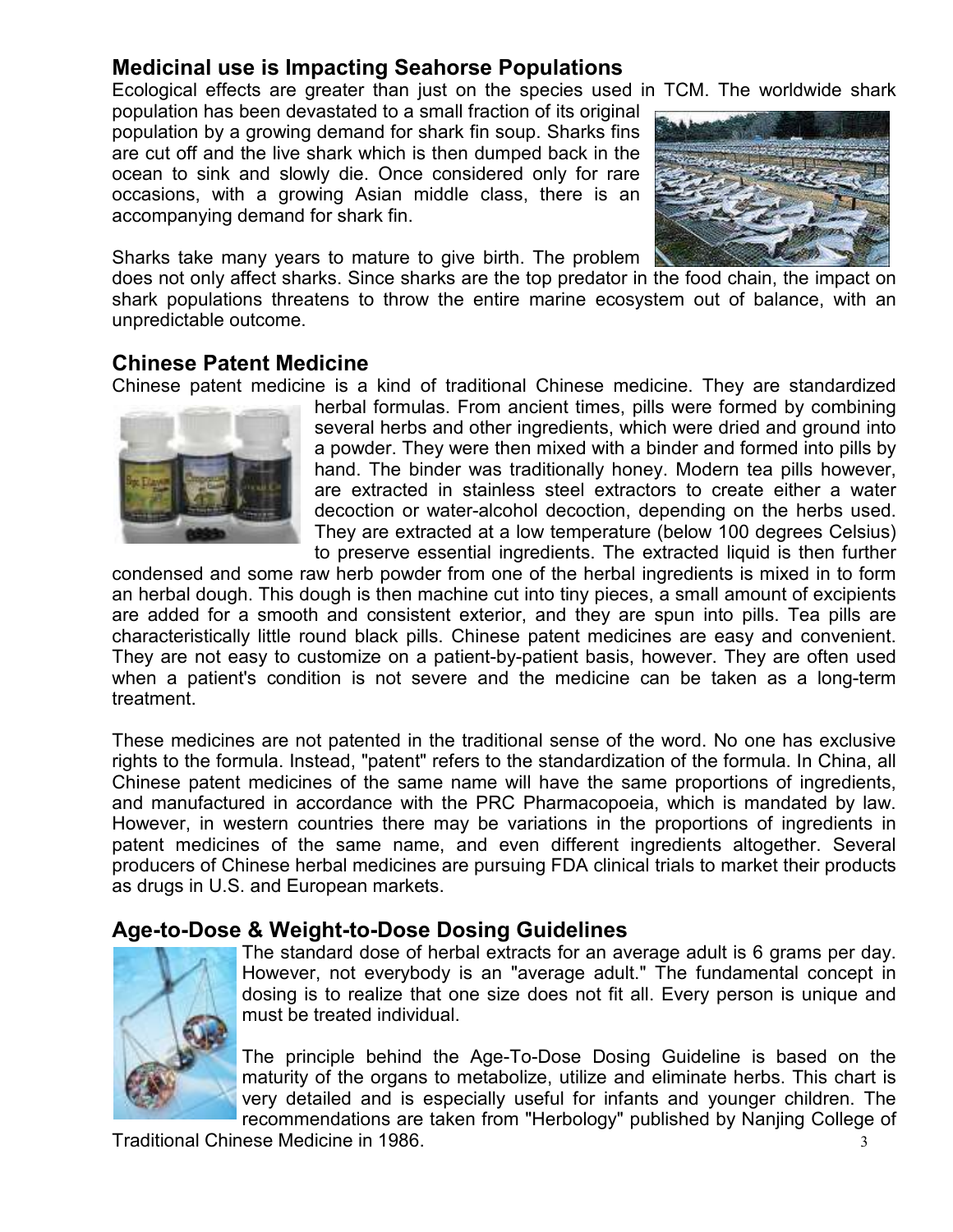The principle behind Weight-To-Dose Dosing Guideline is based on the effective concentration of the herb after it is distributed to different parts of the body. This dosing strategy is especially useful for patients whose body weight falls outside of the normal range which may require an increase or a decrease in dose. All calculations are based on Clark's Rule in "Pharmaceutical Calculations" written by Mitchell Stoklosa and Howard Ansel and published by Lea and Febiger in Philadelphia.

These two charts provide every herbal practitioner with a handy reference for dosing for those patients who fall outside the definition of an "average adult." It is still important to keep in mind, however that these charts serve only as a guideline - not an absolute rule. One must always remember to treat each patient as an individual, not as a chart!

| Age             | Recommended Daily Dosage Fine Granules Capsules (0.5 gm) Tablets (0.3 gm) |                                      |                                         |                   |
|-----------------|---------------------------------------------------------------------------|--------------------------------------|-----------------------------------------|-------------------|
| 0-1 month old   | $1/18 - 1/14$ of adult dose*                                              | $ 0.3 - 0.4$ grams                   |                                         |                   |
| 1-6 months old  | $1/14 - 1/7$ of adult dose                                                | $ 0.4 - 0.9$ grams                   |                                         |                   |
|                 | 6-12 months old $\ $ 1/7 - 1/5 of adult dose                              | $ 0.9 - 1.2$ grams                   |                                         |                   |
| 1-2 years old   | $1/7 - 1/5$ of adult dose                                                 | 1.2 - 1.5 grams                      |                                         |                   |
| 2-4 years old   | $1/4 - 1/3$ of adult dose                                                 | 1.5 - 2.0 grams                      |                                         |                   |
| 4-6 years old   | $1/3$ - 2/5 of adult dose                                                 | $2.0 - 2.4$ grams                    |                                         |                   |
| 6-9 years old   | $ 2/5 - 1/2$ of adult dose                                                |                                      | $2.4 - 3.0$ grams $   5 - 6$ capsules** | 8 - 10 tablets**  |
| 9-14 years old  | $1/2$ - 2/3 of adult dose                                                 | $3.0 - 4.0$ grams $\ 6 - 8$ capsules |                                         | $10 - 13$ tablets |
| 14-18 years old | 2/3 - full adult dose                                                     |                                      | $ 4.0 - 6.0$ grams $ 8 - 12$ capsules   | 13 - 20 tablets   |
| 18-60 years old | full adult dose                                                           | 6.0 grams                            | $ 8 - 12$ capsules                      | $13 - 20$ tablets |
| 60+ years old   | 3/4 of adult dose or less                                                 |                                      | 4.0 - 6.0 grams    9 - 12 capsules      | $15 - 20$ tablets |

# **AGE-TO-DOSE DOSING GUIDELINE**

# **WEIGHT-TO-DOSE DOSING GUIDELINE**

| Weight     | <b>Recommended Daily Dosage</b>         | <b>Fine Granules</b>                   | Capsules (0.5 gm) | Tablets (0.3 gm)  |
|------------|-----------------------------------------|----------------------------------------|-------------------|-------------------|
| 30-40 lbs  | 20% - 27% of adult dose*                | 1.2 - 1.6 grams                        |                   |                   |
| 40-50 lbs  | 27% - 33% of adult dose                 | 1.6 - 1.9 grams                        |                   |                   |
| 50-60 lbs  | 33% - 40% of adult dose                 | 1.9 - 2.4 grams                        |                   |                   |
| 60-70 lbs  | 40% - 47% of adult dose                 | 2.4 - 2.8 grams                        |                   |                   |
| 70-80 lbs  | 47% - 53% of adult dose                 | 2.8 - 3.2 grams                        | 5 - 6 capsules**  | 8 - 10 tablets**  |
| 80-100 lbs | 53% - 67% of adult dose                 | 3.2 - 4.0 grams                        | 6 - 8 capsules    | $11 - 13$ tablets |
|            | 100-120 lbs 67% - 80% of adult dose     | $4.0 - 4.8$ grams                      | $8 - 10$ capsules | $13 - 16$ tablets |
|            | 120-150 lbs   80% - 100% of adult dose  | $4.8 - 6.0$ grams                      | 10 - 12 capsules  | $16 - 20$ tablets |
|            | 150-200 lbs 100% - 133% of adult dose   | $6.0 - 7.9$ grams                      | 12 - 16 capsules  | 20 - 26 tablets   |
|            | 200-250 lbs 133% - 167% of adult dose   | 7.9 - 10.0 grams                       | 16 - 20 capsules  | 26 - 33 tablets   |
|            | 250-300 lbs   167% - 200% of adult dose | 10.0 - 12.0 grams $  20 - 24$ capsules |                   | 33 - 40 tablets   |

\* Standard Adult Dosage is 6 grams of herbal extract per day. \*\* Capsules or tablets should be used with caution in young children due to possible difficulty in swallowing. Each capsule weighs 0.5 grams and each table weighs 0.3 grams.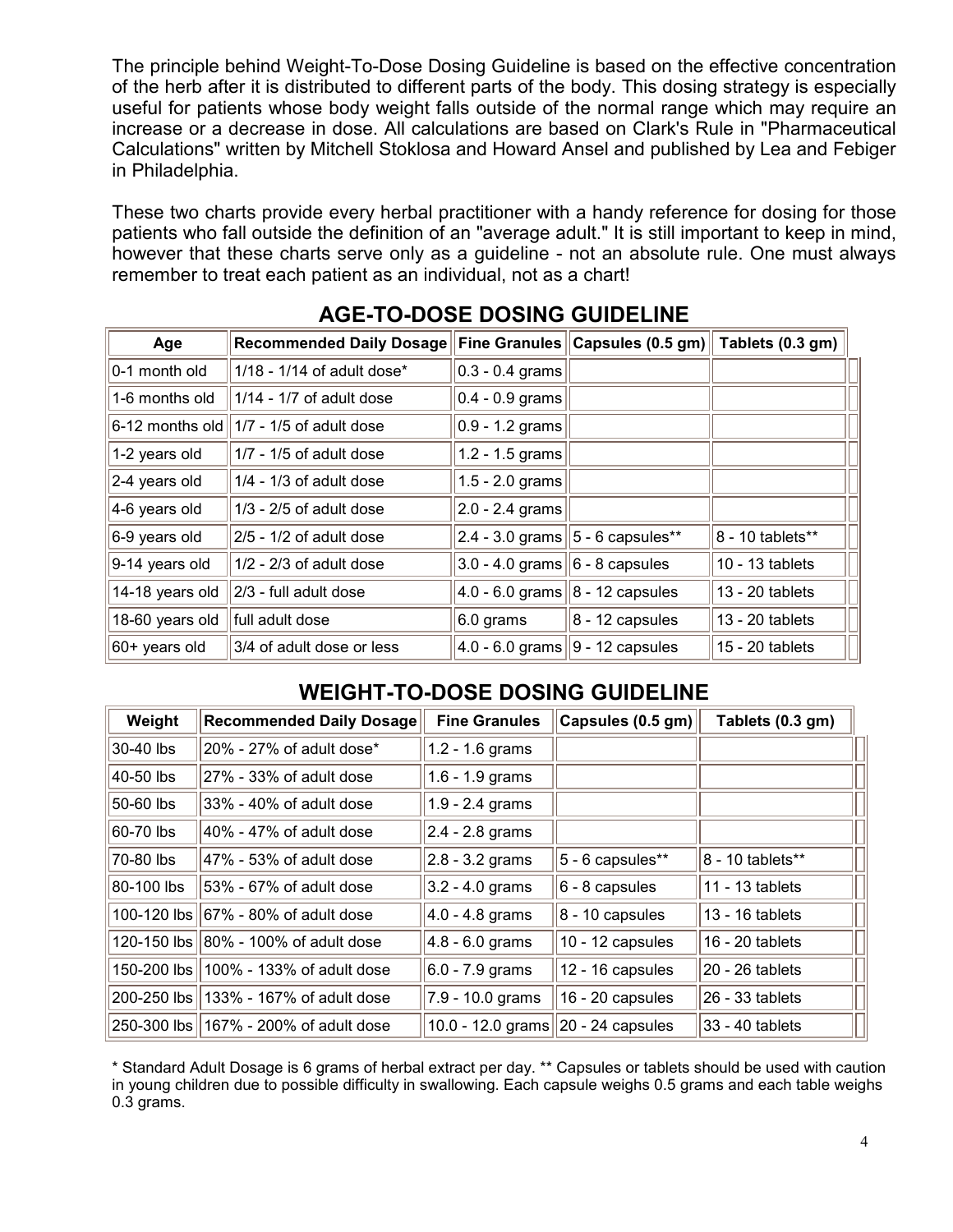## **Correct and Incorrect Ways of Choosing Herbs (Benefits and Pitfalls in Choosing and Using Herbal Products)**

How traditional Chinese (TCM) herbalists achieve clinical effectiveness without side-effects by choosing herbs and herbal formulas for whole-body symptom-sign patterns rather than for individual symptoms.

### **What should you do when an Herbal Product Doesn't Act as Desired?**

Have you ever used herbs, vitamins, or other natural products because of an interest in improving your health? If so, you may have noticed one of several results:

- 1. You improved your health with no side-effects.
- 2. No noticeable changes occurred.
- 3. Some symptoms improved, but others were unchanged.
- 4. Some symptoms improved, others were aggravated.
- 5. You felt noticeably worse from the experience.

This should not be surprising, since this list covers most of the possible outcomes. Yet the majority of books, courses, and many professional training programs in natural health care fail to provide specific guidance when a supplement or herb does not act as desired. If you are determined to find a solution, one option is to simply try the next item on the list of herbs or products reputed to be helpful.

There is another option. It is a system that has been refined over thousands of years by practitioners of traditional Chinese health care. It can save valuable time and hundreds to thousands of dollars by avoiding unnecessary and inappropriate health products. By using specific criteria for assessing health, it can zero in on only those herbs and methods which are most likely to help.

Many magazines of popular herbalism gain advertising dollars by helping to promote maximum consumption of herbal products, which tends to encourage excessive and exaggerated claims for the benefits of specific herbs or products. Educating the public about how to use fewer herbs, with greater results and effectiveness, tends not to be in the interest of short-term profits.

### **How does Chinese Herbal Practice Differ from Other Types of Clinical Herbology?**

To the casual observer, an herbalist skilled in the methods of clinical Chinese herbology appears to operate as any other herbalist around the world. He or she assesses an individual's problems and chooses appropriate herbs and herbal formulas; textbooks can be consulted which list herbs and formulas for each type of health problem. A pile of various dried herbs may be bagged and given to the individual to cook up at home and drink as a tea, or commercial preparations of freeze-dried powders, pills or liquid extracts may be given instead.

5 A certain mystique has accompanied the introduction of Chinese herbs into the West, and many people have assumed that there is something especially potent about "Chinese" herbs. Chinese herb shops have intensified this mystique by prominently displaying dried sea horses, woody funguses, gingko, and other plant and animal products foreign to America and Europe. However, plant products such as mint, dandelion, rhubarb root, cattail pollen, fennel, and licorice root are included in the Chinese pharmacopeia, yet each one of these plants is also common to North America and Europe. Black pepper, turmeric, cinnamon, and ginger are common table spices in the West, yet these herbs originally were introduced from Asia; they too are included in the Chinese pharmacopeia.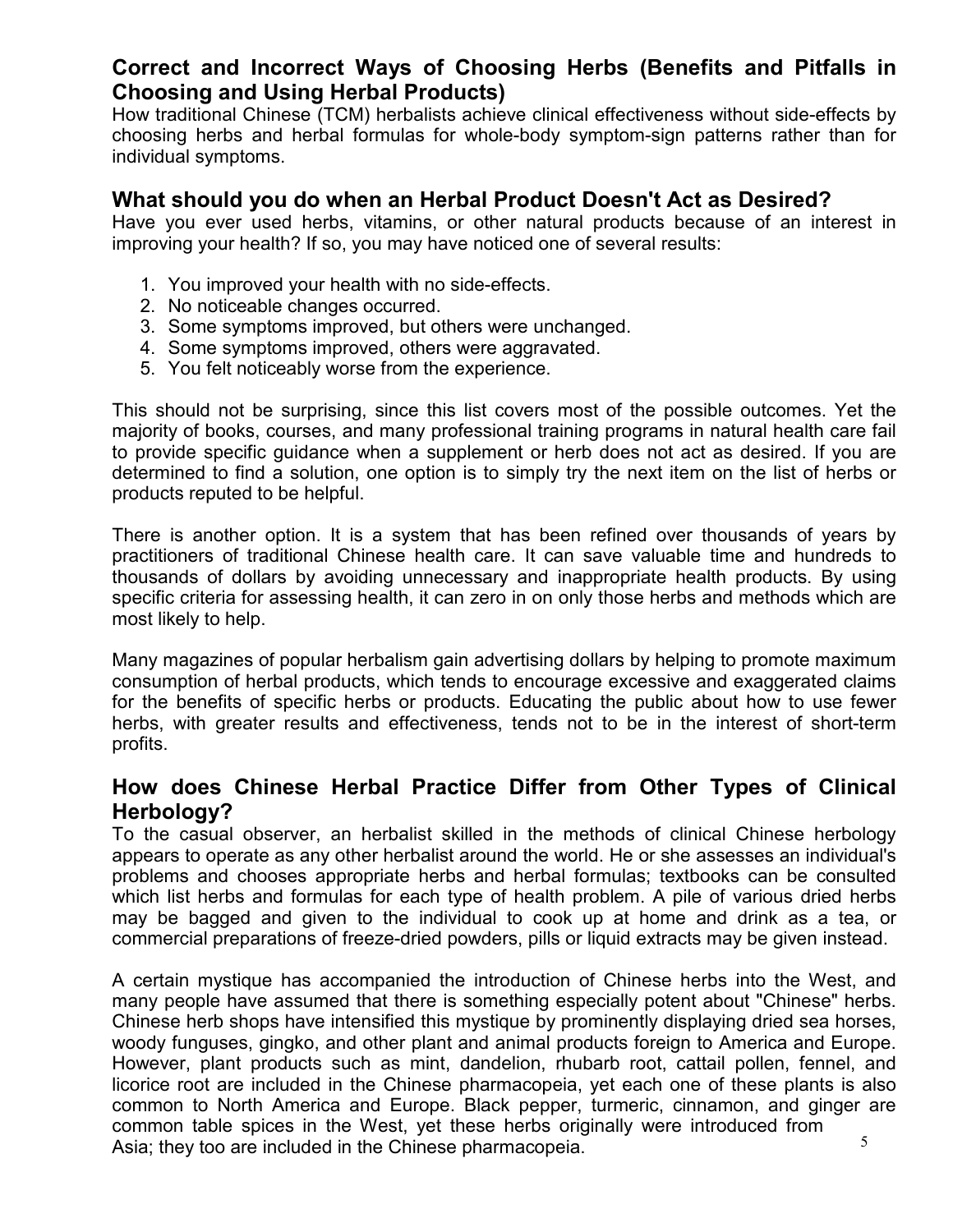Useful medicinal plant products can be found throughout the world, and the Chinese were probably the first to actively seek out plant products from other countries. At various phases in China's history, myrrh and frankincense were imported from the Middle East, cinchona bark (useful for malaria) was imported from South America, and, recently, American ginseng (Rx Panacis quinquefolium) has been imported from Wisconsin.



 If there is nothing particularly unique about "Chinese" herbs, what is unique about Chinese herbology? If we look more closely at the routine of a skilled herbalist, we will observe several curious techniques that are considered essential by all properly trained TCM herbalists. While taking an individual's pulse the herbalist seems to take an inordinate amount of time; palpation of the radial pulse is performed not just at one position, but at several positions and

depths at both wrists. In addition to a simple count of the pulse rate, other pulse qualities seem to be of interest. The TCM herbalist also carefully inspects the tongue, preferably using a bright, full-spectrum lamp, noting the color, thickness and distribution of tongue coating, and color and texture of tongue tissue. She will ask about the individual's complaints and symptoms, especially those which reveal the individual's metabolic and neuroendocrine characteristics, such as thirst, appetite, perception of body heat or coolness, general energy level, urination and bowels, moods and mental states.



After pondering and evaluating all of this information, TCM herbalists develop herbal formulas that are tailored to each individual's total body characteristics, as well as the chief complaint and primary symptoms. Note that they do not choose herbs or herbal formulas based solely upon the chief complaint, nor do they choose formulas based on the medical condition that a physician may have diagnosed. Why? The answer to this question will reveal the crucial philosophical and scientific differences between the Chinese herbal sciences and Western medicine.

### **The Dangers of Using Single Symptoms or Medical Disease Labels to Choose Herbs**

To correctly apply the methods of traditional Chinese herbology requires that people rethink basic assumptions about how one chooses herbs. To understand why a new perspective is necessary, let us examine the consequences of asking the question: What herbs (foods, etc.) would be appropriate for specific conditions such as pneumonia, influenza, or insomnia?

First, many people assume that these terms are accurate and complete descriptions of specific health problems, adequate for the purpose of choosing appropriate herbs. They are not. A person with pneumonia has a condition of viral or bacterial infection in his lungs; this term says nothing about the condition of the person's other internal organs or behavior patterns. Likewise, influenza refers to the presence of one of a number of influenza viruses which have proliferated within a person's body. It does not specify how the person's body is responding to the infection. Different individuals may respond in different ways to the same infectious organism. Insomnia refers only to a person's inability to sleep soundly; temperature sensations, vitality levels, appetite, bowel patterns, and thirst may vary considerably among a group of people suffering from insomnia.

6 The human body is a complex creation, with all of its component parts functioning together, each organ having direct and indirect effects on every other part of the body. In practice, it is seldom possible to ingest a food, herb, or medicine which affects only one organ or body tissue without simultaneously affecting many other organs and tissues.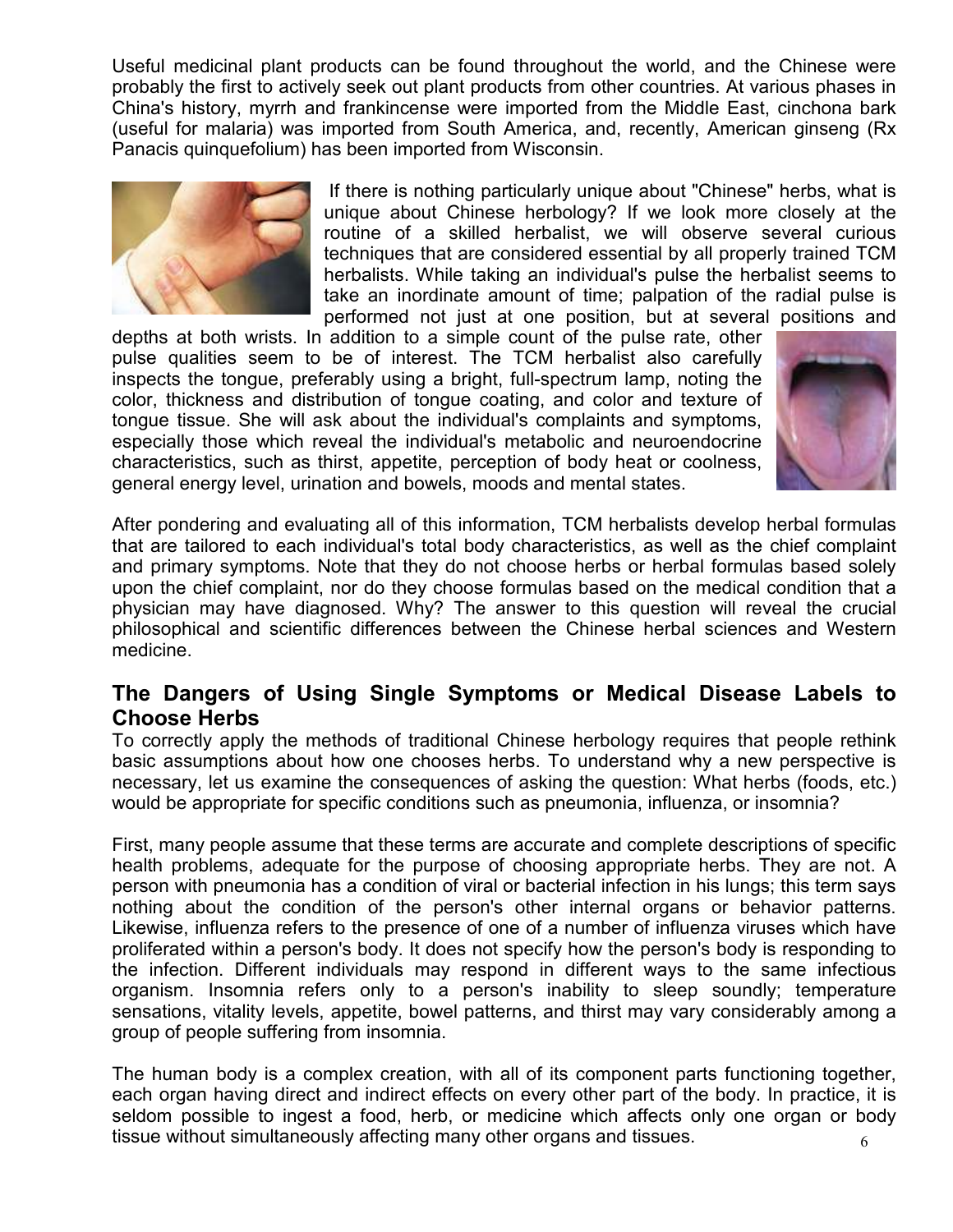Traditional Chinese herbalists have found that to obtain precise results, a complete description of the individual's state of health is required. Scientific and medical labels such as influenza, pneumonia, hepatitis, PMS, arthritis, or peptic ulcer do not provide all of the necessary information. These ideas may become clearer if we explore several examples.

## **Example 1: Rhubarb Root and Constipation**



Laxatives are one of the most widely purchased preparations either as herbal formulas or as chemically produced medications. Many people become dependent on certain laxatives. The traditional Chinese viewpoint helps us to understand why. Rhubarb root is a common herb in many laxative formulas, and both the Western and Chinese pharmacopeia list it. Western herbal texts describe its physiological actions as purgative, peristaltic, cholagogue, sialagogue, hepatic, and anthelmintic. The indications (conditions for which it is useful) include: constipation, diarrhea, weakened digestion, abdominal pains with distended bowels. Before giving you the traditional Chinese description of rhubarb root's properties, consider trying to make a real-life decision based on physiological information only.

In this first example, two individuals complain of constipation. Person A has dry and hard stools, tends to feel hot easily, is frequently thirsty, and is easily angered. On inspection the tongue appears very red with thick yellow coating, and the pulse is forceful and slightly rapid. Person B has a constipation characterized by severe sluggishness, yet the consistency may be normal. He complains of constant fatigue, hands and feet become cold easily, is rarely thirsty, and often has indigestion, gas and abdominal bloating. On inspection, the tongue is pale and wet appearing, with very thin white coating, and the pulse is very weak.

Can you determine which of the two people, A, B, or both, would benefit by taking rhubarb root by considering its physiological properties only? You might analyze the problem as follows. Both people have constipation; rhubarb root stimulates peristalsis, which might be helpful in both cases. In addition, rhubarb root's properties of stimulating digestion and promoting bile and saliva secretion would seem to be beneficial for B. Therefore, according to the limited information we have considered so far, rhubarb root might be more beneficial for B, but also helpful for A.

Now consider the information about rhubarb root from the Chinese pharmacopeia: it is bitter in taste and has a cold action. Its functions include: Drains Heat and moves stool; drains Damp Heat; detoxifies Fire Poison. (English translations of traditional Chinese texts often capitalize words used to indicate TCM functions to remind the reader that these special words denote specific functions and symptom-sign complexes.) Tastes are important in Chinese herbal science; the taste buds contain sensitive chemical analyzers, as noted previously. Bitter tastes generally tend to have "draining" and "cooling" effects.

Without knowing any more about Chinese herbal theory, you should now have no doubt about which individual should take rhubarb and which should not. The answer is A should, B should not. In practice, if B takes it, he will eventually become very fatigued and easily chilled, indigestion will become worse, and he will become dependent on harsh laxatives to stimulate peristalsis. Traditional Chinese theory would say that the bitter cold quality will exhaust the Middle Burner Fire of digestion and drain the central Qi or energy from the body, leaving him fatigued. For A, the rhubarb root would quickly resolve the constipation as well as the tendency to feel hot and irascible. This is because all of rhubarb root's properties closely match the requirements of A's total symptom pattern.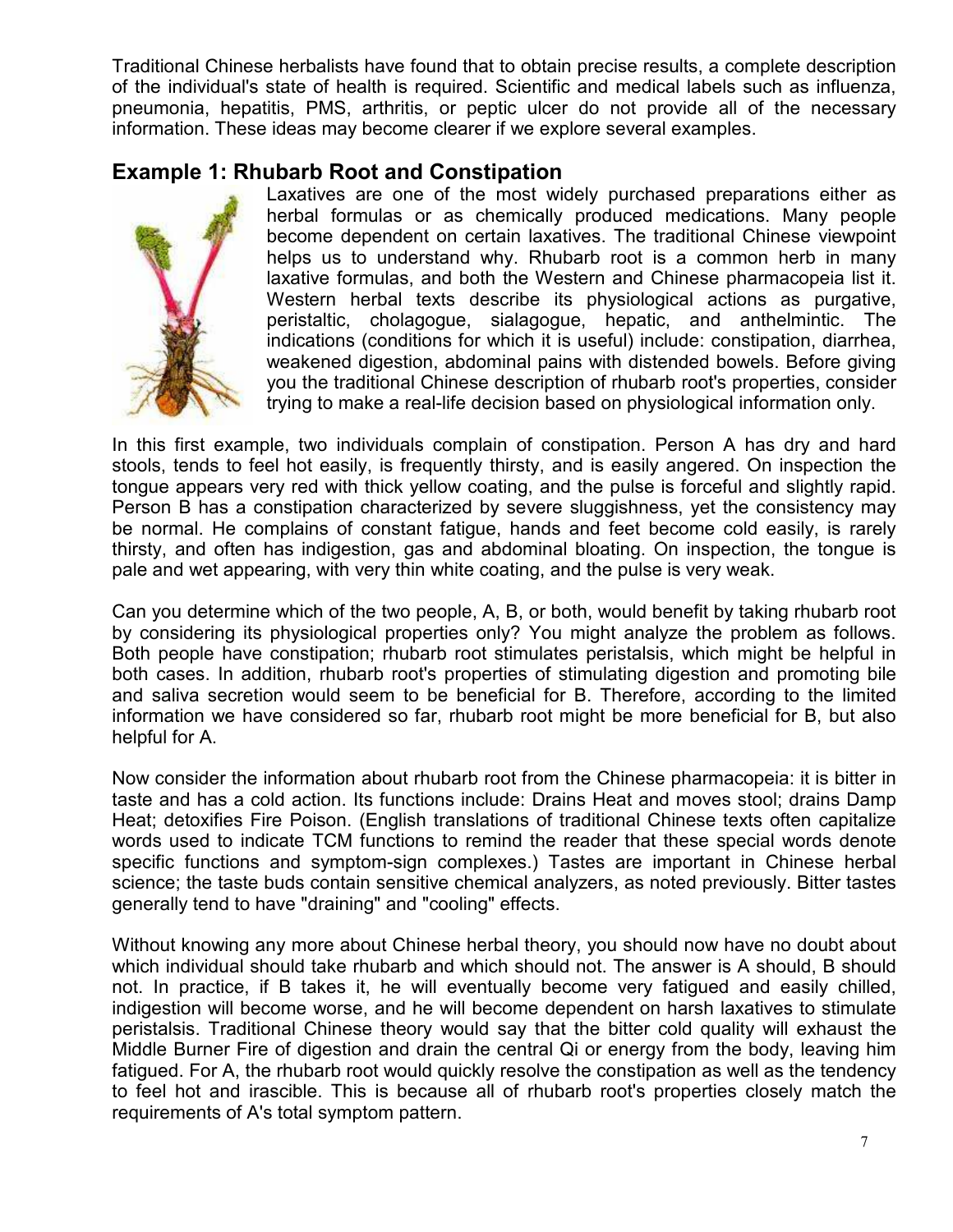## **The Dangers of not Paying Attention to One's Symptoms and Sensations**

While blood and urine tests are often useful indicators of serious problems, it is common for



people to notice definite symptoms well before these tests become abnormal. To understand why this is possible, we need to examine the characteristics of our own senses. The body's sensory system consists of nerve cells connecting together a network of sensitive detectors of light, temperature, pressure, chemical makeup, and sound. These sensors provide the basis of sight, touch and pain, taste and smell, and hearing. Scientific studies have shown that the sensitivity of many of these biological detectors approaches or

exceeds that of state-of-the-art instrumentation. A person who is consciously aware of his sensory perceptions can detect health problems long before medical instrumentation will be able to detect problems. Traditional Chinese herbology places emphasis on directly perceived sensory information: symptoms that an individual reports plus the herbalist's perceptions of that individual (clinical signs). The latter include tongue examination, palpation of the pulse for rate, strength and quality, abdominal palpation, and observation of mannerisms, movement and speech qualities.

People in technologically-based societies are taught to ignore or suppress important indicators of health problems. Pain medication manufacturers encourage people to suppress pain and discomfort; co-workers pressure individuals to continue a job or activity in spite of health risks and the onset of chronic symptoms; and medical care consumers are often told that their own perceptions are imaginary if these can't be verified with diagnostic instrumentation. As a result, people often ignore perceptions that signal something is not quite right.

### **The Most Common Mistake People Make When Using Herbs**

Lack of sensory awareness is an obstacle to improving both personal and planetary health. Tasks ranging from choosing correct herbal formulas and diet plans to reversing global environmental destruction are hampered by this lack of awareness. The most common mistake people make in using medications, vitamins, herbs or diet plans is to continue using a product even when their symptoms are worsening; they often persist in believing theories, advice from an "expert", and scientific data even when their own senses warn them to stop. Shifting focus to a larger scale, while scientists reassure the public that they are investigating effects of environmental damage, people's senses detect the nature and severity of effects long before results of scientific studies are available. Until people learn to demand action on what their senses are telling them, we will continue to be fleeced by slick-talking agents of the corporate profit machines.

## **Choosing Herbs is like Following a Road Map; First, You Need the Right Map**

How do we understand and analyze our sensory perceptions in order to take correct action? We can find clues in the way in which we use maps. If you need to determine how to drive from Denver to Seattle, you would be wise to refer to a road map of the western U.S. It is obvious that a vegetation map of the western U.S. would not be helpful for this purpose. Likewise, an herbalist collecting herbs would not refer to a geological map for likely collecting areas; a vegetation map would be useful here. This same principle applies to using herbs to improve health. You need a special type of information to make real-life decisions about helping someone with a specific set of symptoms and body type.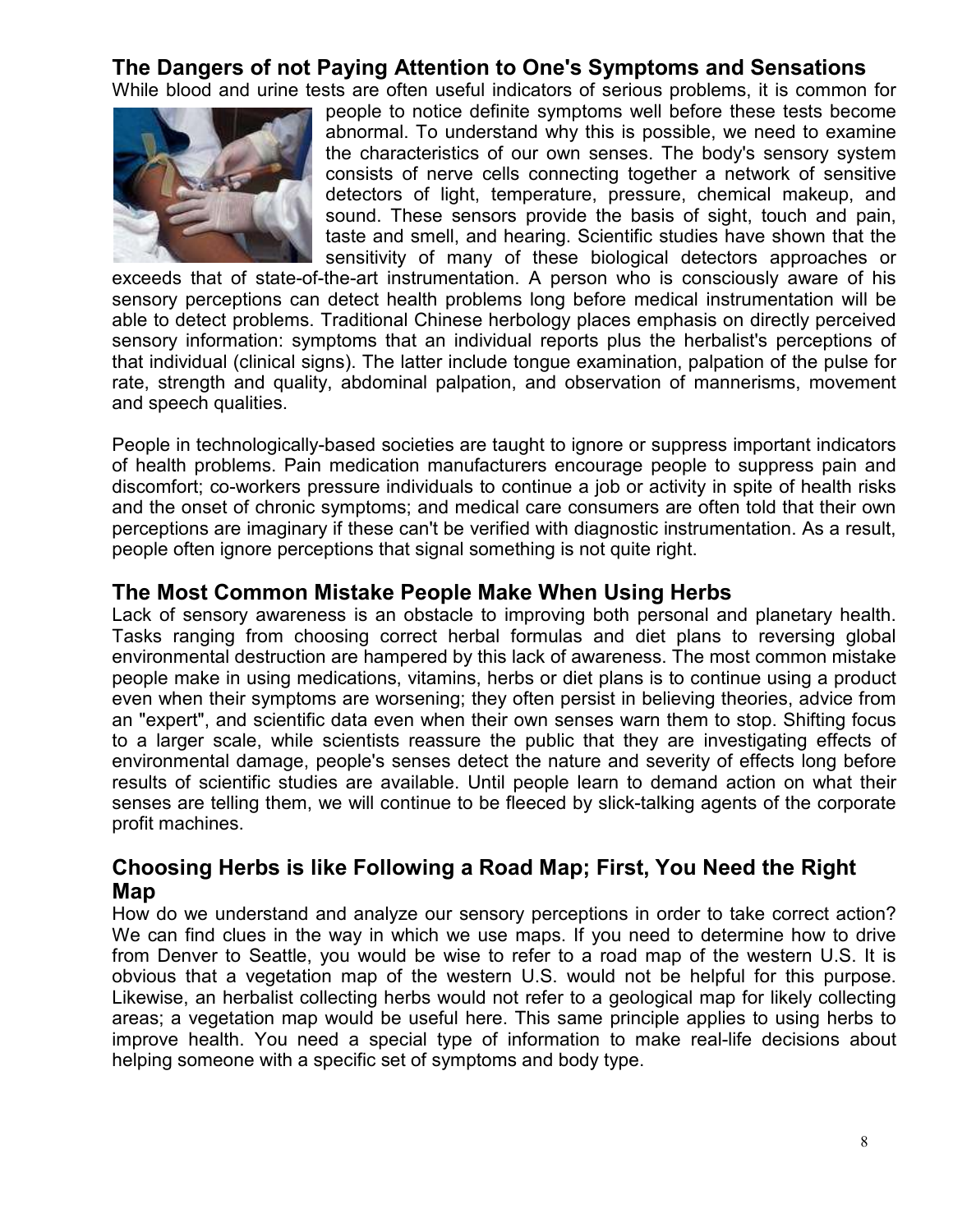What is necessary to correctly choose herbs is a "map" of the herbal pharmacopeia that matches symptom-sign patterns to specific herbs and herbal formulas that counteract the health imbalance as a whole. If we think of our state of health (symptom-sign description) as being analogous to a location in space, then the herbal properties should be described in a manner that tells us how the herb alters the total symptom pattern and moves us from one state of health to another, just as a road map tells us how to get from one location to another by means of a road network. If the herb is chosen correctly, it will eventually move us in a direction of better health. Conversely, incorrectly chosen herbs may move us in the wrong direction, intensifying existing symptoms.

If the information you have about an individual consists of their symptoms and what you perceive about their body surface, then a collection of information on the physiological effects of an herb ("physiological data maps") will not be very useful. You cannot "see" a person's biological chemicals (hormones, enzymes, proteins, minerals, etc.) without sophisticated equipment. What many people do not realize about the knowledge in physiology texts is that much of this information has been obtained at very high cost, both in time and money. Even if you could afford to subject yourself to the most complete chemical analysis money could buy, you still might not be able to predict the effect of an herb or medication on your total set of symptoms. To analyze the body in terms of all of its component chemicals and parts and predict its response to common situations is a feat that continues to elude science. Physiological knowledge may be useful, but it cannot provide the basis for a complete clinical system without other information.

## **Ancient Chinese Physicians Compile Precise Symptom-Sign "Maps" of Human Health**

Ancient Chinese physicians recognized that the body itself provides sensitive signals about the nature of a potential problem, even though they did not understand the structure of sensory cells and the nervous system. These signals are perceived as symptoms such as abnormal temperature sensations, altered thirst and appetite, and emotional state. Chinese physicians created a precise system for describing the properties of herbs, acupuncture points, foods, climate, and other environmental factors in terms of how these alter an individual's entire set of symptoms and perceptions, and therefore his or her health. This system is the most detailed symptom-sign "map" of human health currently available in the world.

What this means for the herbalist is that with traditional Chinese assessment methods, a client's condition can be characterized by the total set of symptoms together with the clinical signs (general appearance, body structure, tongue appearance, and palpated quality of the radial pulse). Commonly observed patterns of symptoms and signs are given descriptive labels for convenience. Armed with this description, herbs and herbal formulas are then chosen which have been shown to be effective in counteracting the specific pattern.

## **Example 2: Ginseng and Enhancing the Immune Response**



 We can apply these principles to choosing herbs for enhancing immune system response. From a physiological perspective, many herbs have been shown to increase white blood cell count and activity. However, for a specific individual only some of these herbs may be better than others for enhancing overall health. To illustrate this, let us consider two very different examples of people who both suffer from frequent bouts of colds and flu. (Neither person actually has a cold or flu at the time; we are considering preventive strategy

9 only.) Person C complains of additional symptoms of poor appetite, fatigue and desire for lots of sleep, easily chilled, shortness of breath; on examination, the pulses are weak and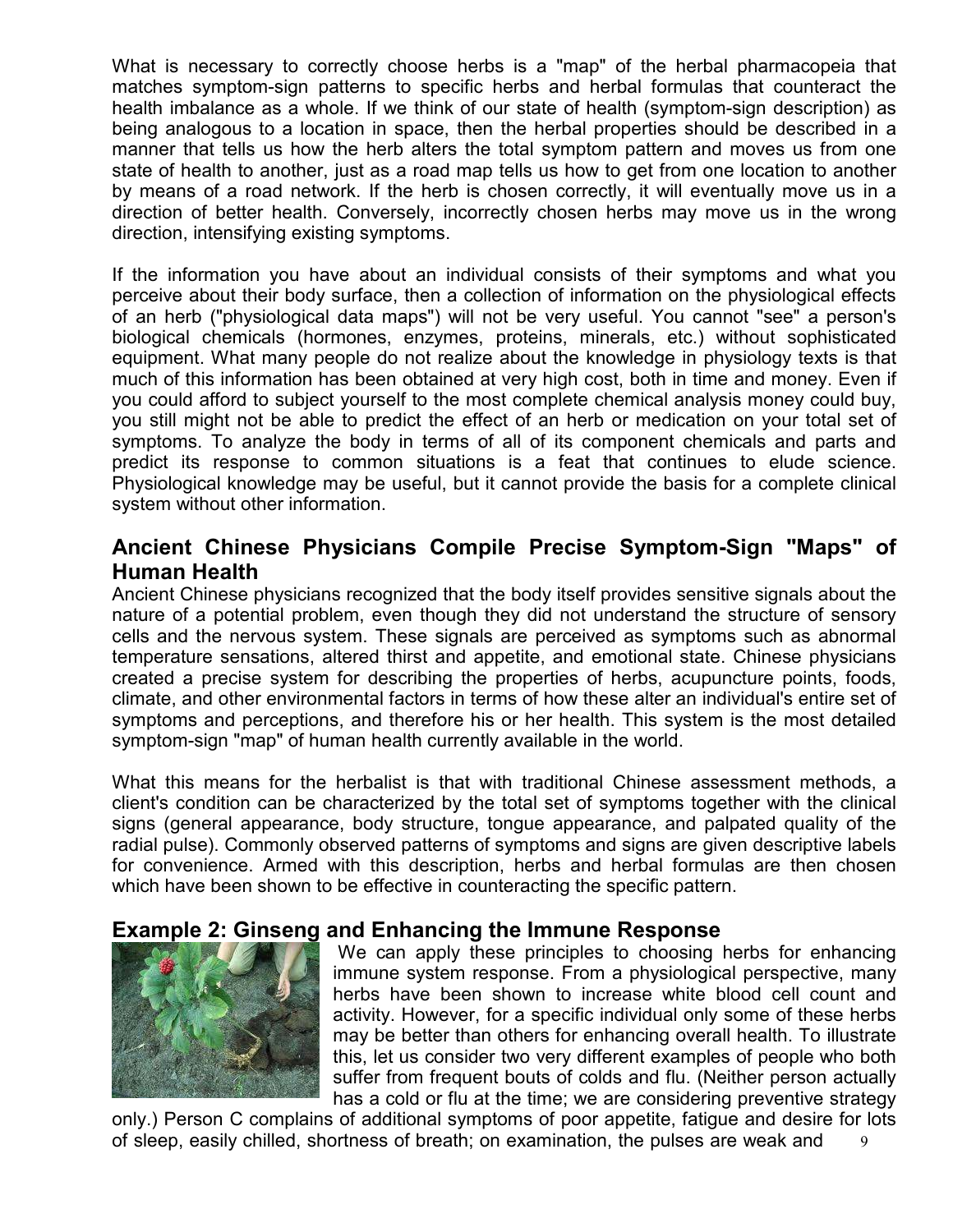soft in quality and the tongue is pale. Person D, on the other hand, is easily fatigued but nervously active, has insomnia, tends to be thirsty, and frequently perspires during sleep; the pulses are weak, slightly rapid, and thready in quality; and the tongue is reddish with almost no coating.

Panax ginseng is one herb which has potent tonification properties, can alleviate fatigue, and has been shown to enhance the immune response in some people. Its nature is warm, sweet and slightly bitter. It is said to strongly tonify the central Qi (loosely translated as "energy"). If administered to person C, it will indeed enhance the immune response and will alleviate all of the other symptoms as well. If administered to person D, the insomnia may be aggravated, and the night sweats may increase. If ingested for a prolonged period, it will be deleterious to D's health. Hopefully, even if D knew nothing about traditional Chinese herbology, he would have the sense to listen to his body's signals and stop taking it. For C, however, there are few other herbs on the planet that would be matched to his needs as closely as ginseng.

### **Summary**

All of an individual's characteristics must be considered in order to improve overall health without side effects. Because all of the body's component systems are closely interdependent, to effectively handle a person's main complaint it is usually necessary to consider the whole complex of symptoms and clinical signs in determining a strategy for restoring health.

### **Herbs in use**

There are over three hundred herbs that are commonly being used today. The most commonly used herbs are Ginseng, wolfberry, Dong Quai (*Angelica sinensis*,), astragalus (huángqí), atractylodes (báizhú), bupleurum (cháihú), cinnamon (cinnamon twigs (guìzhī) and cinnamon bark (ròuguì)), coptis (huánglián), ginger (jiāng), hoelen (fúlíng), licorice (gāncǎo), *ephedra sinica* (máhuáng), peony (white: báisháo and reddish: chìsháo), rehmannia (dìhuáng), rhubarb (dàhuáng), and salvia (dānshēn). These are just a few of the herbs.

#### **Ginseng**



The use of ginseng is well over two thousand years old in Chinese medicine. Ginseng contains ginsenosides. The amount of ginsenosides in ginseng depends on how the plant was cultivated and the age of the root. Wild ginseng is rare and commands the highest prices on the market, but most Ginseng on the market today is a reasonable price. Red Panax ginseng is the most popular form of ginseng and it is usually packaged as a liquid or tea. Ginseng comes in two kinds, red and white.

The color of the ginseng depends on how it is processed. White ginseng is unprocessed and dries naturally. Red ginseng is processed with steam and is believed to be more effective. Native Americans have used American ginseng for dry coughs, constipation and fevers.

**TCM Information:** Species: Panax ginseng. Pinyin: Ren Shen. Common Name: Chinese Ginseng. Quality: Sweet, Bitter, Warm. Meridians: Lung, Spleen, Heart. Actions: Tonifies yuan qi to treat collapse of qi, tonify spleen and lung, generates fluids, mildly tonifies heart qi. Species: Elutherococcus senticosus. Pinyin: Ci Wu Jia. Common Name: Siberian Ginseng. Quality: Pungent (Acrid), Slightly bitter, Warm. Meridians: Spleen, Heart, Kidney. Actions: Tonify spleen and kidney, mildly tonify heart qi, promotes blood circulation, calm shen. Species: Panax quinquefolius. Pinyin: Xi Yang Shen. Common Name: American Ginseng. Quality: Sweet, Slightly bitter, Cold. Meridians: Heart, Kidney, Lung. Actions: Tonify lung and spleen qi, tonify lung yin, cools fire from lung yin deficiency, and generates fluids.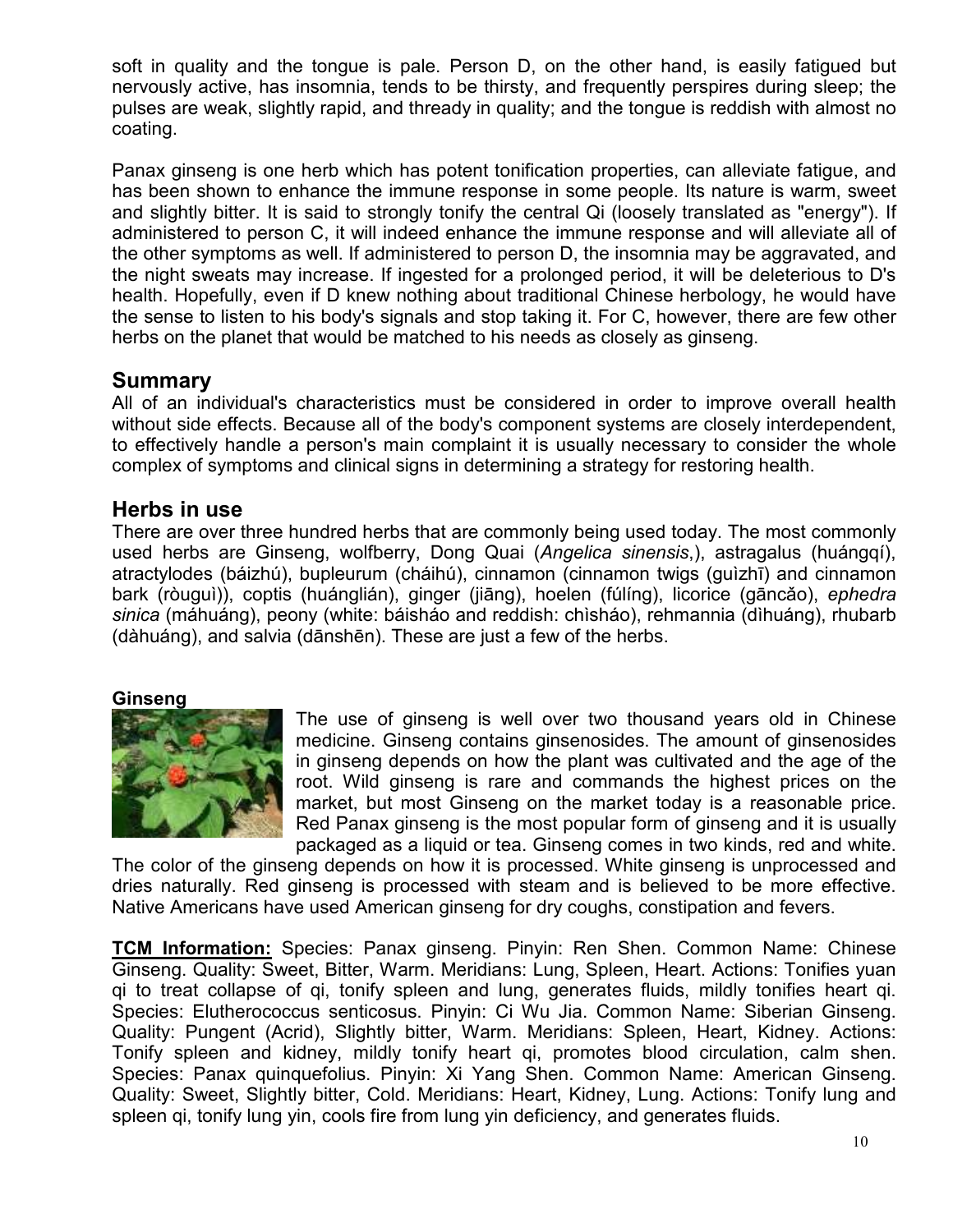

#### **Mushrooms**

Mushrooms have long been used as a medicinal food and as a tea in Chinese herbology. Clinical, animal, and cellular research has shown mushrooms may be able to up-regulate aspects of the immune system. Notable mushrooms used in Chinese herbology include Reishi and Shiitake.



### **Wolfberry**

Wolfberry is grown in the Far East and is grown from shrubs with long vines. The shrubs are covered with small trumpet-shaped flowers, which turn into small, bright red berries. The berries are usually fresh and sometimes used when it is dried. **TCM Information:** Species: Lycium barbarum. Pinyin: Gou Qi Zi. Common Name: Chinese Wolfberry. Quality: Sweet, Neutral. Meridians:

Liver, Lung, Kidney. Actions: Tonifies kidney and lung yin, tonifies liver blood, tonifies jing, and improves vision.



### **Dang Gui**

Dang Gui (*Angelica sinensis* or "female ginseng") is an aromatic herb that grows in China, Korea and Japan. **TCM Information**: Species: Angelica sinensis. Pinyin: Dang Gui. Common Name: Chinese Angelica Root. Quality: Sweet, Pungent (Acrid), Warm. Meridians: Liver, Heart, Spleen. Actions: Tonify blood, invigorate blood, regulate menstruation, relieve pain, unblocks bowels by moistening intestine.



### **Astragalus**

Astragalus is a root used for immune deficiencies and allergies. **TCM Information:** Species: Astragalus membranaceus. Pinyin: Huang Qi. Common Name: Astragalus Root, Milkvetch Root. Quality: Sweet, Slightly warm. Meridians: Lung, Spleen. Actions: Raise yang qi to treat prolapse,

tonify spleen and lung qi, tonify wei qi, increases urination, promotes drainage of pus, generates flesh.



### **Atractylodes**

Atractylodes is believed to be important in the treatment of digestive disorders and problems of moisture accumulation. **TCM Information:** Species: Atractylodes lancea. Pinyin: Cang Zhu. Common Name: Atractylodes Rhizome. Quality: Pungent (Acrid), Bitter, Warm. Meridians: Spleen, Stomach. Actions: Strong to dry dampness, strengthens the spleen, induce sweating, expel wind-cold, clears damp-heat from lower jiao, improves vision.



#### **Bupleurum**

Bupleurum is believed to be useful for the treatment of liver diseases, skin ailments, arthritis, menopausal syndromes, withdrawal from corticosteroid use, nephritis, stress-induced ulcers, and mental disorders. **TCM Information:** Species: Bupleurnum chinense. Pinyin: Chai Hu. Common Name: Hare's Ear Root. Quality: Bitter, Pungent (Acrid), Cool. Meridians: Gallbladder, Liver, Pericardium, San Jiao. Actions: Treats alternating chills

and fever, clears lesser yang disorders, relieves liver qi stagnation, raises yang qi to treat prolapse, treats certain menstrual disorders.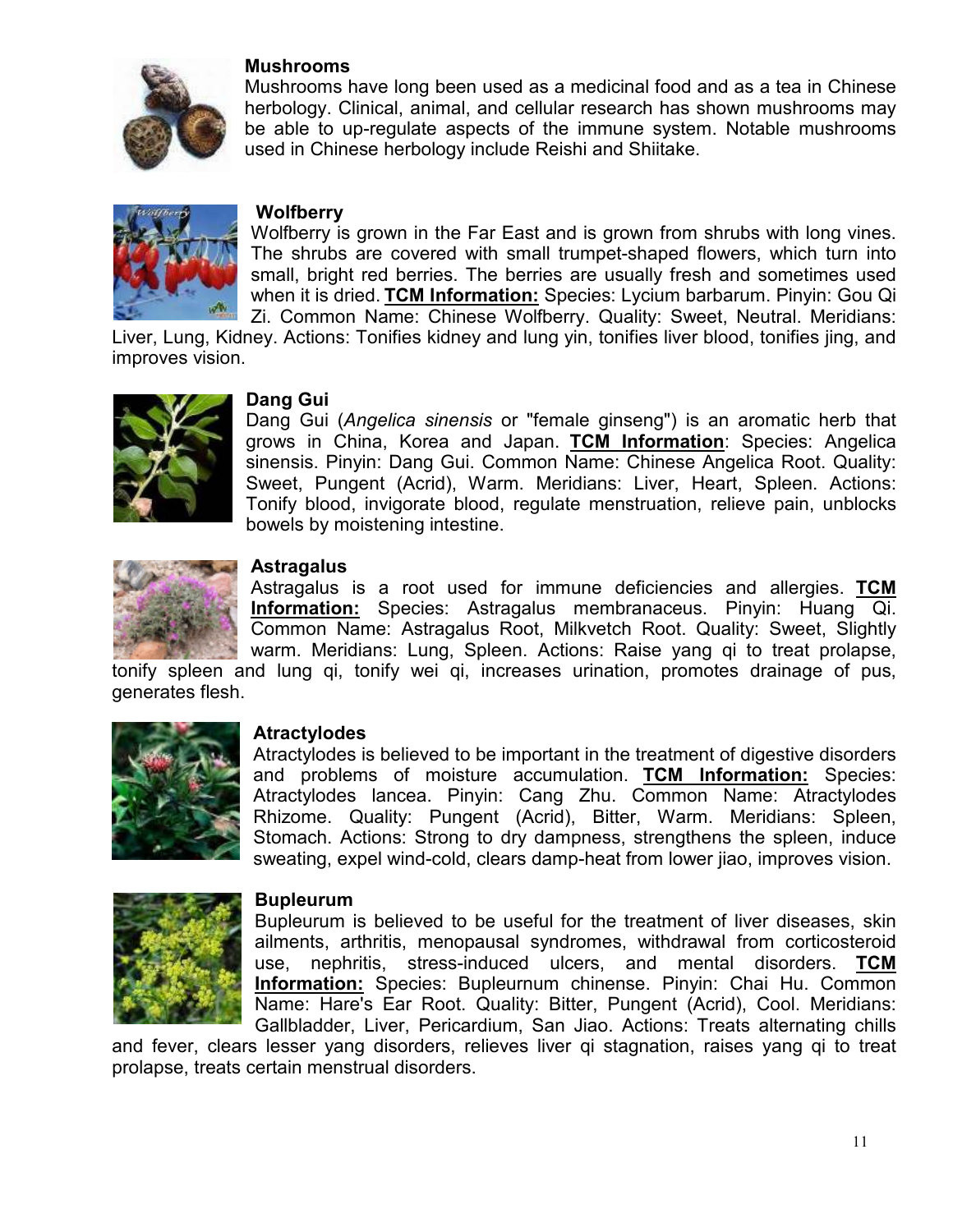### **Cinnamon**



Cinnamon or mostly known as gui zhi and rou gui are twigs and bark from large tropical trees. Studies show that cinnamon reduces serum glucose, triglyceride, LDL cholesterol, and total cholesterol in people with type 2 diabetes and the findings suggest that the inclusion of cinnamon in the diet of people with Type 2 diabetes will reduce risk factors associated with diabetes and cardiovascular diseases. **TCM Information:** Species: Cinnamomum

cassia. Pinyin: Gui Zhi. Common Name: Cinnamon Twig. Quality: Pungent (Acrid), Sweet, Warm. Meridians: Heart, Lung, Bladder. Actions: Induce sweating, warms and unblocks channels, unblocks yang qi of the chest, treats dysmenorrhea. Species: Cinnamomum cassia. Pinyin: Rou Gui. Common Name: Cinnamon Bark. Quality: Pungent (Acrid), Sweet, Hot. Meridians: Heart, Kidney, Liver, Spleen. Actions: Tonifies kidney yang, leads fire back to its source, disperse cold, encourages generation of qi and blood, promotes blood circulation, alleviate pain due to cold, dysmenorrhea.



### **Coptis Chinensis**

Coptis chinensis is a rhizome that is one of the bitterest herbs used in Chinese medicine. **TCM Information**: Species: Coptis chinensis. Pinyin: Huang Lian. Common Name: Coptis Rhizome. Qualities: Bitter, Cold. Meridians: Heart, Large Intestine, Liver, Stomach. Actions: Clears heat and drains damp, drains fire (especially from heart and stomach), eliminates toxicity.



#### **Ginger**

Ginger is a herb and a spice that is used in Chinese cuisine. Commonly used to treat nausea. **TCM Information**: Species: Zingiber officinalis. Pinyin: Sheng Jiang. Common Name: Fresh Ginger Rhizome. Quality: Pungent (Acrid), Slightly warm. Meridians: Lung, Spleen, Stomach. Actions: Release the exterior, expel cold, warm the middle jiao, relieve nausea, transform phlegm, warm lung to stop coughing, treat toxicity, and moderate

the toxicity of other herbs. Species: Zingiber officinalis. Pinyin: Gan Jiang. Common Name: Dried Ginger Rhizome. Quality: Pungent (Acrid), Hot. Meridians: Heart, Lung, Spleen, Stomach. Actions: Warms the spleen and stomach, restores devastated yang, warms the lung to transform thin mucus, warms and unblocks channels.



#### **Licorice**

The use of licorice is thought to help treat hepatitis, sore throat, and muscle spasms. **TCM Information**: Species: Glycyrrhiza inflata or Glycyrrhiza glabra. Pinyin: Gan Cao. Common Name: Licorice Root. Quality: Sweet, Neutral. Meridians: All 12 channels, but mainly Heart, Lung, Spleen, Stomach. Actions: Tonify spleen qi, moisten lung for dry cough, clears heat and fire toxicity, tonifies heart qi to regulate pulse, alleviates spasmodic pain, antidote

for toxicity, moderates the effects of harsh herbs.



#### **Ephedra**

Ephedra is a stimulant herb. **TCM Information**: Species: Ephedra sinica or Ephedra intermedia. Pinyin: Ma Huang. Common Name: Ephedra Stem. Quality: Pungent (Acrid), Slightly Bitter, Warm. Meridians: Lung, Bladder. Actions: Induce sweating and release exterior for wind-cold invasion with no sweating, promotes urination, move lung qi for wheezing, cough or asthma.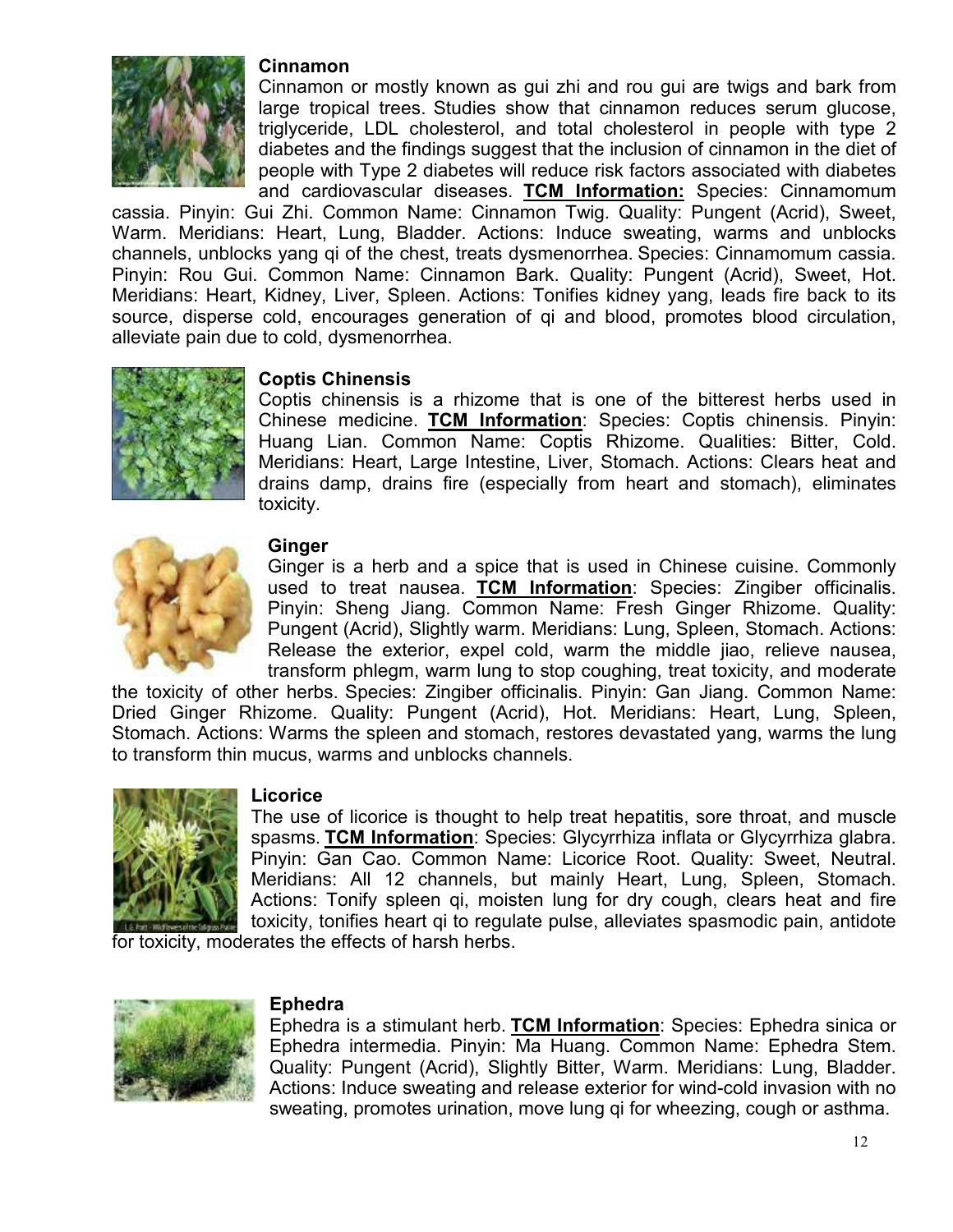#### **Peony**



Peony comes in two varieties: bai shao (white) and chi shao (red), the root of the plant is used in both varieties. **TCM Information**: Species: Paeonia lactiflora. Pinyin: Bai Shao. Common Name: White Peony Root. Quality: Bitter, Sour, and Cool. Meridians: Liver, Spleen. Actions: Tonify liver blood, calms liver yang, alleviates flank/abdominal pain from liver qi stagnation or liver and spleen disharmony, preserves yin and adjusts nutritive and

protective levels, regulates menses for blood deficiency problem. Species: Paeonia lactiflora or Paeonia veitchii. Pinyin: Chi Shao. Common Name: Red Peony Root. Quality: Sour, Bitter, Cool. Meridians: Liver, Spleen. Actions: Clears heat, cools blood, invigorates blood and dispels stasis to treat irregular menses, dysmenorrhoea, amenorrhea, abdominal pain, and fixed abdominal masses.



#### **Rehmannia**

Rehmannia is a root where the dark, moist part of the herb is used. **TCM Information**: Species: Rehmannia glucinosa. Pinyin: Sheng Di Huang. Common Name: Chinese Foxglove Root. Qualities: Sweet, Bitter, Cold. Meridians: Heart, Kidney, Liver. Actions: Clear heat, cool blood, nourish yin, generate fluids, treats wasting and thirsting disorder. Species: Rehmannia glucinosa. Pinyin: Shu Di Huang. Common Name: Chinese Foxglove Root

Prepared with Wine. Qualities: Sweet, Slightly warm. Meridians: Heart, Kidney, Liver. Actions: Tonify blood, tonify liver and kidney yin, treats wasting and thirsting disorder, and nourishes jing.



#### **Rhubarb**

Rhubarb is a large root and was once one of the first herbs that was imported from China. **TCM Information**: Species: Rheum palmatum, Rheum ranguticum, or Rheum officinale. Pinyin: Da Huang. Common Name: Rhubarb Root and Rhizome. Quality: Bitter, Cold. Meridians: Heart, Large Intestine, Liver, Stomach. Actions: Purge accumulation, cool blood,

invigorate blood, and drain damp-heat.



#### **Salvia**

Salvia are the deep roots of the Chinese sage plant. **TCM Information**: Species: Salvia miltiorrhiza. Pinyin: Dan Shen. Common Name: Salvia Root. Qualities: Bitter, Cool. Meridians: Heart, Pericardium, Liver. Actions: Invigorate blood, tonify blood, regulate menstruation, clear heat and soothe irritability.